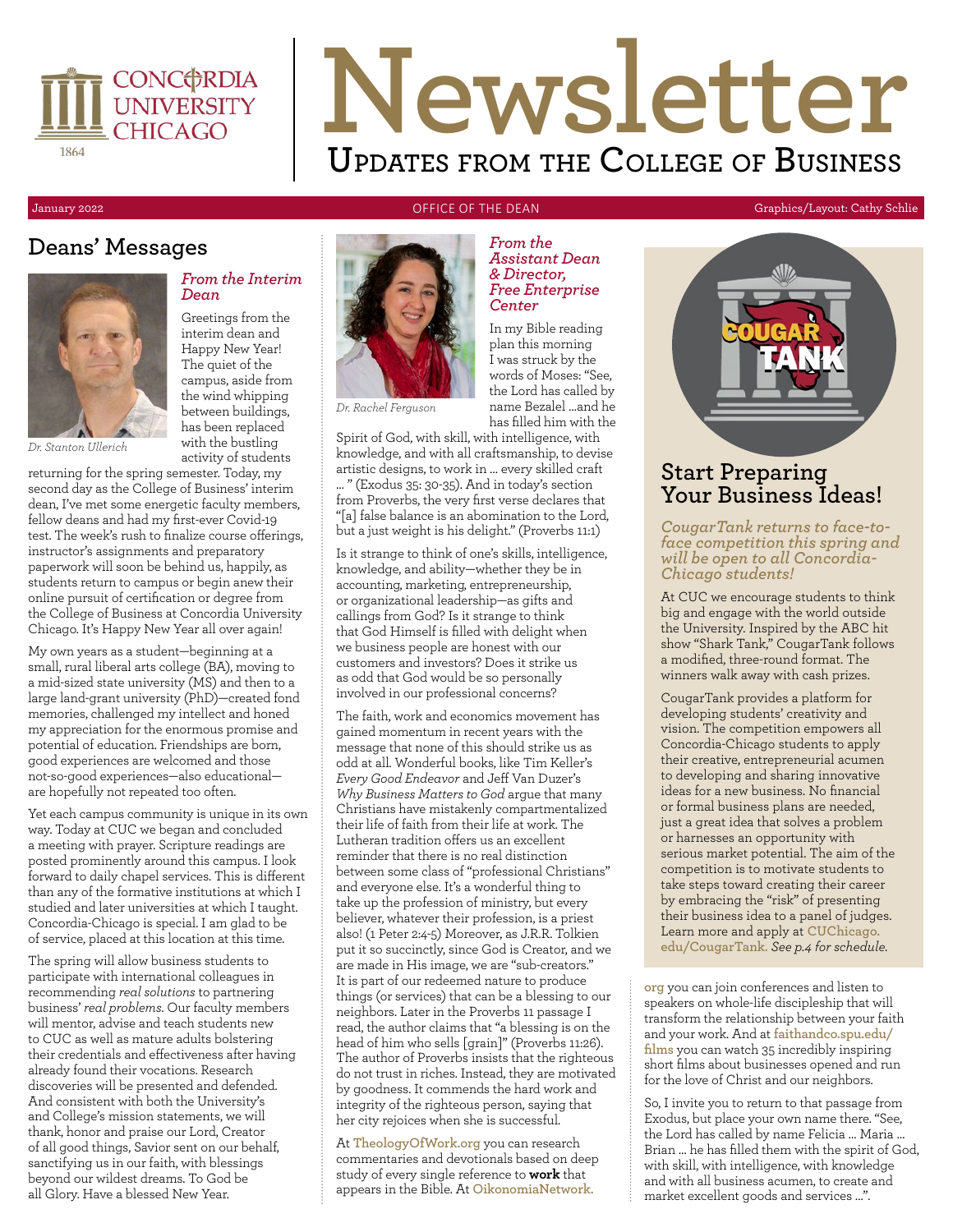### **COB Faculty Presentations and Publications**



**Dr. Rachel Ferguson**, assistant dean and director of the Free Enterprise Center, presented "The Case for Pro-Black Conservatism" at the 2021 National ISIS Honors Conference in Williamsburg, VA August 1-7, 2021. A video of

*Dr. Rachel Ferguson*

her presentaiton is available on YouTube at **[youtube.com/watch?v=WHCyidqQPFw](https://www.youtube.com/watch?v=WHCyidqQPFw)**. Dr. Ferguson published her article "Practicing prudence and gratitude in the age of COVID" in the Acton Institute Powerblog on December 6, 2021. The article can be found at **[blog.](https://blog.acton.org/archives/122741-practicing-prudence-and-gratitude-in-the-age-of-covid.html) [acton.org/archives/122741-practicing](https://blog.acton.org/archives/122741-practicing-prudence-and-gratitude-in-the-age-of-covid.html)[prudence-and-gratitude-in-the-age-of](https://blog.acton.org/archives/122741-practicing-prudence-and-gratitude-in-the-age-of-covid.html)[covid.html](https://blog.acton.org/archives/122741-practicing-prudence-and-gratitude-in-the-age-of-covid.html).** She also spoke on the Acton Institute's podcast Acton Line on the topic "Black flourishing in the marketplace" on December 29, 2021. The podcast is available on the Acton Institute website at **[acton.](https://www.acton.org/audio/black-flourishing-marketplace) [org/audio/black-flourishing-marketplace](https://www.acton.org/audio/black-flourishing-marketplace)**. Dr. Ferguson's article "How Conservatism Misses Black America" was published by Law

Liberty on September 27, 2021 and can be found at **[lawliberty.org/how-conservatism](https://lawliberty.org/how-conservatism-misses-black-america/)[misses-black-america/.](https://lawliberty.org/how-conservatism-misses-black-america/)** Her book *Black Liberation Through the Marketplace: Hope, Heartbreak, and the Promise of America* will be released May 10, 2022 and will be available for purchase at Amazon **[amazon.com/Black-Liberation-Through-](https://www.amazon.com/Black-Liberation-Through-Marketplace-Heartbreak/dp/1637583443)[Marketplace-Heartbreak/dp/1637583443](https://www.amazon.com/Black-Liberation-Through-Marketplace-Heartbreak/dp/1637583443)**.

> **Dr. Claudia Santin**, professor of leadership, presented "Mentoring for Knowledge Transfer and Organizational Sustainability" at the 22nd International Conference on Knowledge, Culture, and Change in



*Dr. Claudia Santin*

Organizations, hosted by the University of Auckland, NZ, on January 14-15, 2022. Dr. Santin, building on prior research, spoke to the importance of succession planning for organizational sustainability. She shared research and experience demonstrating that when

organizations learn, are agile and adaptable to market forces, and provide opportunities for intentional leadership development, they may have the best chance for long-term success. Organizational learning depends on knowledge-sharing between seasoned leaders and emerging leaders. Transformational servant leaders must provide avenues in which they share their valuable tacit knowledge and experience. As a result, emerging leaders recognize that they are valued—limiting attrition and encouraging innovation and organizational longevity. Organizations are encouraged to develop formal mentoring programs to facilitate and ensure the transfer of knowledge from mentor to mentee.

**Dr. Dana M. Sendziol** presented the paper, "Creative Problem Solving Style and Employee Resilience: Different Styles Rely on Different Resilience Characteristics," as well as a professional development workshop entitled "Building Your Resilience Using Creative Problem Solving," at the Midwest Academy of Management Annual Conference, which was held October 14-16, 2021 at St. Ambrose University in Davenport, IA.

### **COB Congratulates Recent Doctoral Dissertation Defenders**

**Nicholas Nurse** • 10/26/21 • PhD • Sports Leadership • *What Are the Perceptions, Expectations, and Experiences of Selected Key Community Stakeholders Relative to the Outcomes of an NBA Professional Athletes' Foundation within Their Community as Guided by the Foundational Mission and Goals?*

#### **Anna Hunter** • 10/27/21 • EdD • Organizational Leadership

- *How Student Affairs Staff*
- *Members Learn Patterns of*
- *Well-being Behaviors in a Higher Education Environment*

**Isaiah Boxell** • 11/18/21 • PhD • Sports Leadership • *Christian Head Men's College Basketball Coaching Leadership: A Qualitative Investigation*

**Darnel Marius** • 1/13/22 • PhD • Organizational Leadership • *Examining Pastoral Leadership on Millennials' Retention in the Seventh-day Adventist Churches: A Qualitative Study*

### **CUC Students, Faculty and Staff Participate in Virtual International Hackathon**

**Dr. Elisabeth Dellegrazie** and **Ms. Mallory Marach** are leading the second annual Virtual International Hackathon (VIH) within the College of Business. This global community-based learning project brings together ESTICE-ESPAS Université Catholique de Lille (France), Concordia University Chicago (USA), and Universidad Católica de Santa Fe (Argentina). The VIH will run the week of January 31–February 4.

#### This year's theme is *Digital Bridges to Glocalization*. It will focus on company

challenges, including using new digital platforms, social media strategies, datadriven strategies, virtual workforces, digital leadership, the e-commerce explosion and brand globalization using digital tools.

The virtual international hackathon will engage 300 students from three countries, 15 global companies, 15 business

challenges, 15 mentors, two facilitation workshops and five global industry guest lecturers. There is zero additional cost to the students for this international education experience and virtual internship. "The international educational and professional experience is priceless. Concordia University Chicago is living out its mission of preparing its students for vocations in the world" said Dr. Dellegrazie.

### **Business Leaders Breakfast Returns**

CUC's new Free Enterprise Center is re-launching the College's Business Leaders Breakfast! On April 1, the series will host tech innovator **Sam Pitroda**, who will talk about his book *Redesigning the World.* Many credit Pitroda as laying the foundation for India's telecommunications and technology revolution of the 1980s and as a leading campaigner to help bridge the global digital divide.

The purpose of the Business Leaders Breakfast is to offer members of the Concordia-Chicago community an opportunity to network with local business leaders and engage with a vision for a more just, prosperous and free world.

For more information, contact Business@CUChicago.edu

### SCHEDULE OF THE WEEK

| <b>MONDAY</b><br><b>31ST JANUARY</b>                                                                                                                                                                                                            | <b>TUESDAY</b><br><b>1ST FEBRUARY</b>                                                                                                                                                     | <b>WEDNESDAY</b><br><b>2ND FEBRUARY</b>                                                                                                                                                                                       | <b>THURSDAY</b><br><b>3RD FEBRUARY</b>                                                                                                                     | <b>FRIDAY</b><br><b>4TH FEBRUARY</b>                                                                                                                                                     |
|-------------------------------------------------------------------------------------------------------------------------------------------------------------------------------------------------------------------------------------------------|-------------------------------------------------------------------------------------------------------------------------------------------------------------------------------------------|-------------------------------------------------------------------------------------------------------------------------------------------------------------------------------------------------------------------------------|------------------------------------------------------------------------------------------------------------------------------------------------------------|------------------------------------------------------------------------------------------------------------------------------------------------------------------------------------------|
| Group 1 - 9AM - 10AM<br>(Chicago time)<br>Group 2 - 10AM - 11AM<br>(Chicago time)<br><b>Companies' briefing</b><br>Companies introduce<br>themselves and expose<br>their challenge to the<br>students, with a time for<br>questions and answers | Lectures:<br>10AM - 11AM (Chicago time)<br>Mani SAM - India                                                                                                                               | Lectures:<br>10AM - 11AM (Chicago<br>time)<br>Ann Baby - India<br>"Sustainable E-<br>Commerce <sup>*</sup><br>11AM -12AM (Chicago<br>time)<br>Jen Sanford - USA<br>"Digital Marketing and<br>Brand Awareness*<br>Working time | Lectures:<br>10AM - 11AM (Chicago)<br>time)<br>Irigoitia Romero Alvaro -<br>Argentina<br>"Lead and manage virtual<br>or remote work teams"<br>Working time | 10AM (FR time)<br>Teamwork<br>submissions                                                                                                                                                |
|                                                                                                                                                                                                                                                 | "Innovation in a Digitally<br>transformed world of<br>Millennials*<br>11AM - 12AM (Chicago time)<br>Margaret Johnsson - USA<br>"Marketing Local vs. Global<br>Considerations <sup>*</sup> |                                                                                                                                                                                                                               |                                                                                                                                                            | Group 1 - 9AM - 10AM (Chicago)<br>timel<br>Group 2 - 10AM - 11AM (Chicago<br>timel<br><b>Students' pitches</b><br>Students present their<br>group work to the<br>companies/organisations |
|                                                                                                                                                                                                                                                 |                                                                                                                                                                                           |                                                                                                                                                                                                                               | <b>Coaching with</b><br><b>your mentor</b><br>30 minutes time slot to<br>be defined<br>2nd checkpoint                                                      |                                                                                                                                                                                          |
|                                                                                                                                                                                                                                                 | Working time<br>Coaching with your mentor<br>30 minutes time slot to be defined<br>1st checkpoint                                                                                         |                                                                                                                                                                                                                               |                                                                                                                                                            | 11AM - 12AM (Chicago time)<br>Wrap up meeting<br>Conclusion of the<br>week                                                                                                               |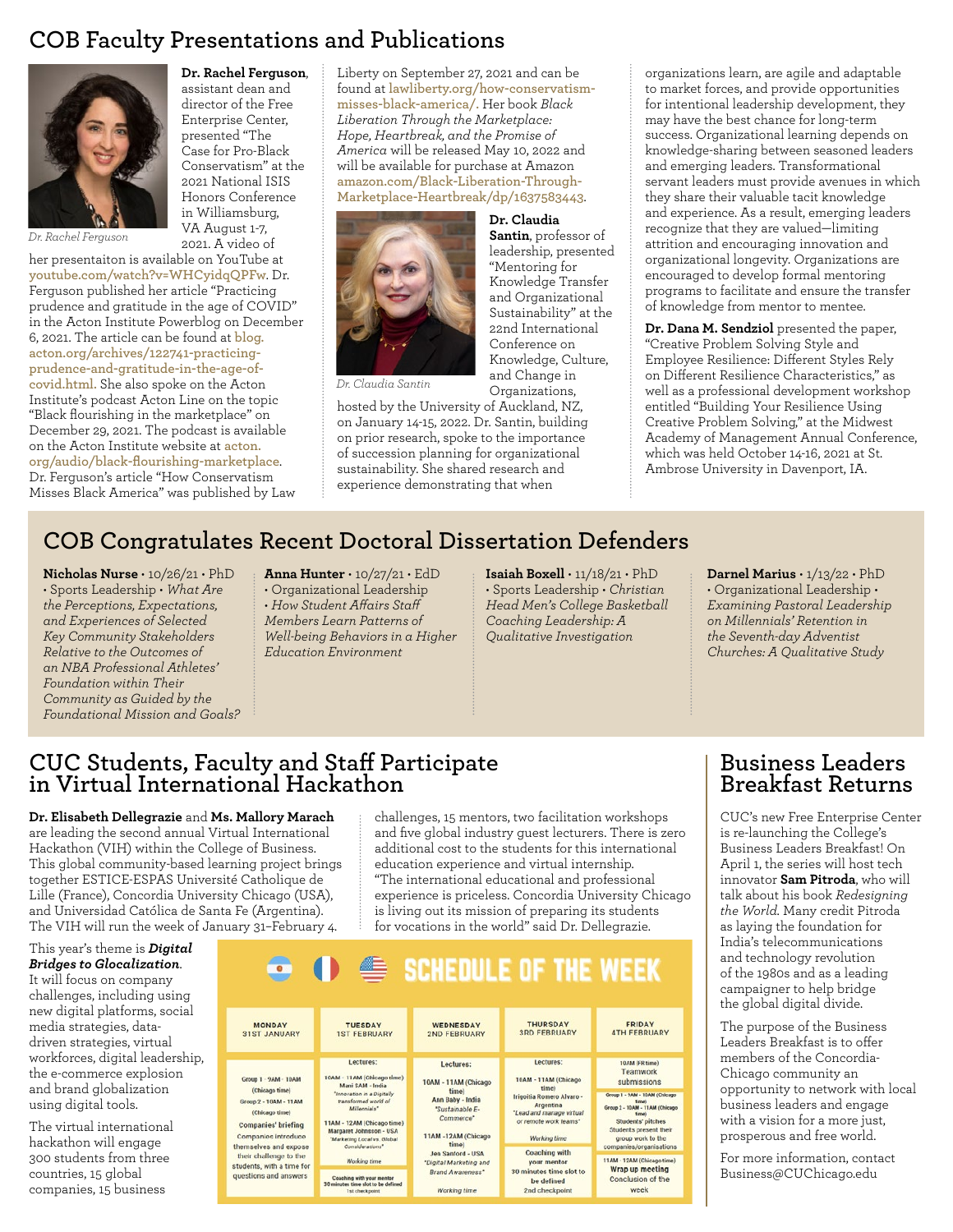### **TurkeyPalooza 2021 Goes Online to Explore the Future of Work**

## **The Future of Work: Are We Ready?**

Dr. Sunil Ramlall, Concordia University Wisconsin Dr. Dana Sendziol, Concordia University Chicago Dr. Matthew Hurtienne, Concordia University Wisconsin

On Monday, November 22, 2021, the third annual TurkeyPalooza learning workshop was held via Zoom for DBA graduate students from Concordia-Chicago and Concordia-Wisconsin. In keeping with the continued focus on an evolving, post-pandemic business landscape, *The Future of Work: Are We Ready?* was the focus of a dialogue facilitated by Dr. Sunil Ramlall, a Concordia University Wisconsin professor who heads the MA program in Leadership at CUC's sister school in Mequon. Dr. Ramlall was joined by Dr. Matthew Hurtienne, associate dean and director of the DBA program at the Concordia-Wisconsin College of Business. Ramlall and Hurtienne are both researchers in positive workplace practices and enhanced employee engagement. Dr. Dana Sendziol, division chair of graduate programs at Concordia-Chicago, served as moderator.

In the post-pandemic-influenced workplace, there are enormous challenges—hybrid work scenarios, the Great Resignation and labor force reduction, a renewed focus on worklife balance and a lack of skilled workers in critical roles. Last summer, Dr. Ramlall was hard at work editing his latest publication, entitled *Handbook of Research on the Future* 

*of Work and Education*. The Handbook explores parallels between the present-day business landscape and that described by futurist Jacob Morgan in *The Future of Work*

The future of work is now. Through thoughtful analysis and dialogue with one another, we can create meaningful work environments that will appeal to our motivation and drive engagement, commitment, and performance." ~ Dr. Ramlall **"**

(2014). Trends integral to success in today's workplace are outlined, such as embracing new behaviors, technologies, and the millennial workforce. Ramlall further describes the need to accept mobility and globalization.

Participating DBA students were given a discussion guide with information regarding Morgan's latest book, *The Future Leader: 9 Skills and Mindsets to Succeed in the Next Decade* (2020). The book highlights the following attributes pertinent to leadership in the *new normal*: artificial intelligence (AI) and technology, pace of change, new talent landscape, purpose and meaning, morality, ethics, transparency and globalization. Dr.

Ramlall led students in a brief overview of the book before he and Dr. Hurtienne shared some of their most recent research findings on employee engagement during the pandemic. The presenters also proposed strategies for increasing positive engagement in the workplace.

During the 120-minute workshop via Zoom, students shared stories about changes they have experienced in their own workplaces during the past two years. DBA students developed a constructive conversation around the themes of engagement and hybrid work.

"This research represents much of what we are learning about how the pandemic is affecting the workplace and the nature of work for years

to come," said Dr. Sendziol. Dr. Ramlall added, "The future of work is now. Through thoughtful analysis and dialogue with one another, we can create meaningful work environments that will appeal to our motivation and drive engagement, commitment and performance."

Opportunities like TurkeyPalooza allow for cross-disciplinary learning about human resource management as well as leading for change during these challenging times. Concordia University Chicago looks forward to more opportunities to connect with our Concordia University Wisconsin family in the future.

### **Audencia Business School in Nantes, France, Welcomes Concordia-Chicago MBA Students for Summer Study-Abroad Program**



Nantes, a thriving modern metropolis with old-world flair, has been recognized as Europe's most livable city. There's easy-to-use public transportation with stops on the campus, which is located just 15 minutes from the center of town. Just two hours from Paris and a half-hour from the Atlantic coast, Nantes is a magnet for students and visitors, the site of countless historic landmarks and attractions. Major European destinations are also within easy reach by air or train.

Students in the intensive summer term complete up to two MBA courses in three weeks, with coursework conducted entirely in English. Features include:

- Qualified, experienced and approachable academic staff with extensive practical expertise
- Focus on marketing, management and communications
- Deep connections to French and global businesses
- Curriculum infused with global contexts and practices
- Small class sizes and dynamic group projects
- Weekly company visits with tours and staff discussions

The program is open to MBA students in good academic standing.

Courses are billed at the student's current CUC tuition rate. Housing and travel are at the student's own expense.

**For more details about College of Business study abroad options, contact Mallory Marach, international program operations manager at [Mallory.Marach@CUChicago.edu](mailto:Mallory.Marach%40CUChicago.edu?subject=)**